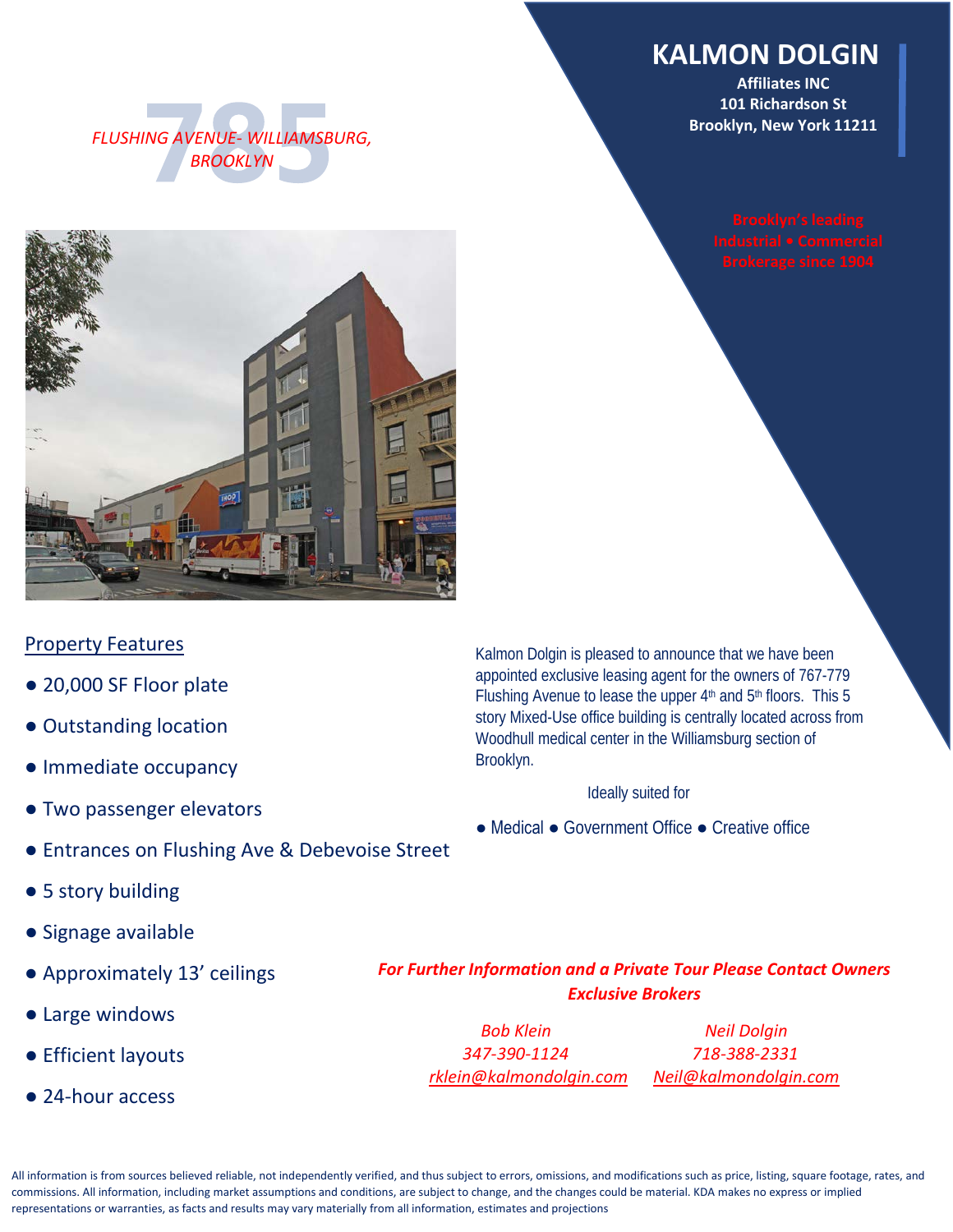## NEIGHBORHOOD & TRANSPORTATION

#### **NEIGHBORHOOD TEANANTS:**

Woodhull Medical Center Natural Gourmet Deli Flushing Taco Bell Burger King **Walgreens** Planet Fitness **Starbucks Chipotle** Mexican Grill Dunkin' P.S. 373 - Brooklyn Transition **Center** Junior High School 148 MPG Parking Woodhull Hospital City MD Broadway Triangle Pepe Tropical Fruit Inc McDonald's

#### **TRANSPORTATION:**

- 3 Min Walk at Flushing Avenue (0.1 mi)
- 7 Min Walk at Lorimer Street (0.4 mi)
- 8 Min Walk at Flushing Avenue (0.4 mi)
- 10 Min Walk at Broadway (0.5 mi)
- 13 Min Walk at Montrose Avenue (0.7 mi)



Class B Office space for lease on the  $4<sup>th</sup>$  and  $5<sup>th</sup>$  floors of a mixed-use building at the intersection of Broadway and Flushing Ave. The space benefit from being situated at a major retail and transportation hub as well as being directly across from Woodhull Medical Center. The space is ideal for medical or any professional or administrative use. Motivated Ownership will build-to-suit. Over 40,000 SF on 2 floors in the heart of Brooklyn, Located across from Woodhull Medical Center and in front of the J and Z Subway.

- New Development
- Build-to-Suit Available
- Close to Transportation
- Heavy Foot Track
- Heavy Car Track
- Long-Term Lease Available

All information is from sources believed reliable, not independently verified, and thus subject to errors, omissions, and modifications such as price, listing, square footage, rates, and commissions. All information, including market assumptions and conditions, are subject to change, and the changes could be material. KDA makes no express or implied representations or warranties, as facts and results may vary materially from all information, estimates and projections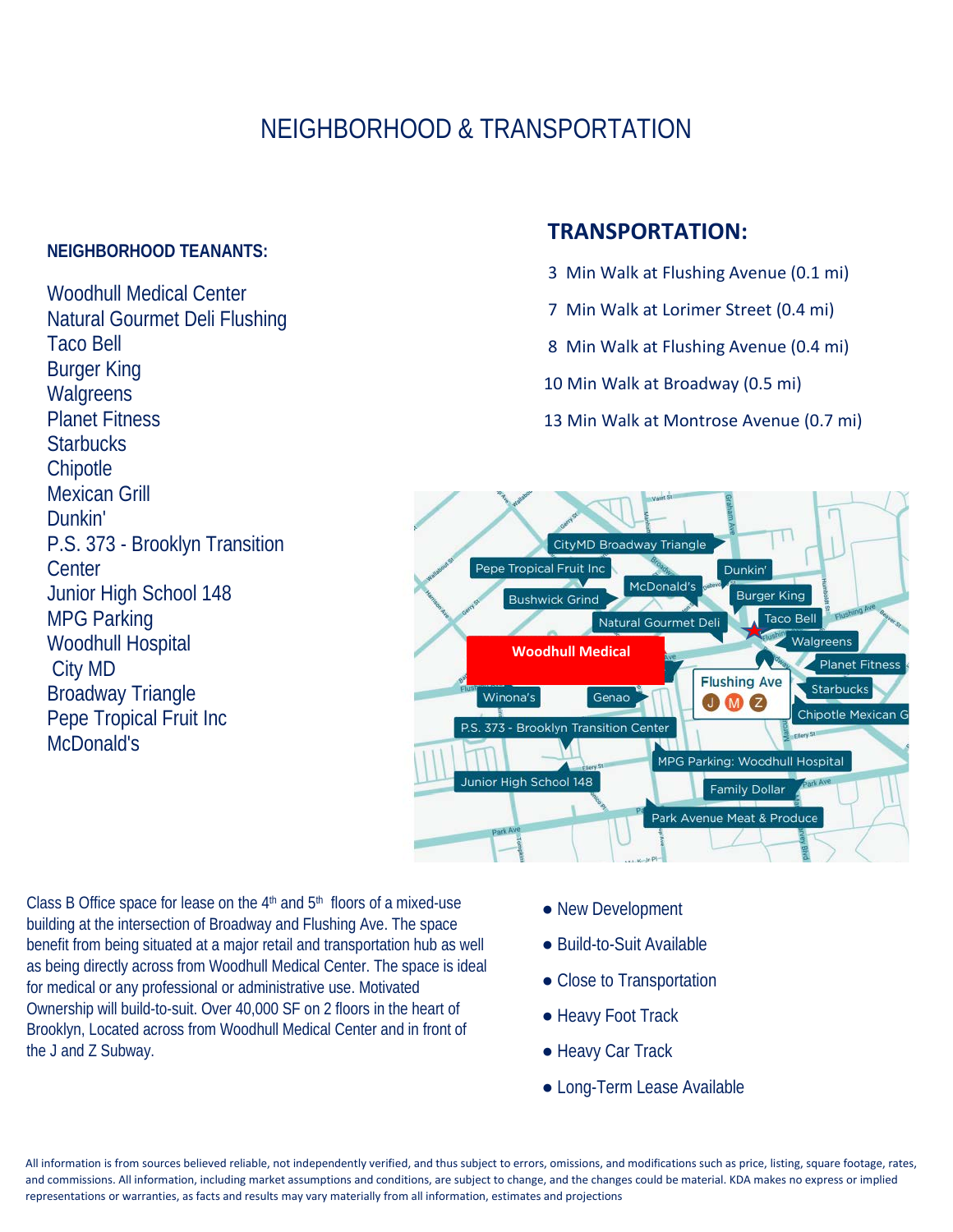#### **INTERIOR PHOTOS**



#### **NEIGHBORHOOD DEMOGRAPHICS**



All information is from sources believed reliable, not independently verified, and thus subject to errors, omissions, and modifications such as price, listing, square footage, rates, and commissions. All information, including market assumptions and conditions, are subject to change, and the changes could be material. KDA makes no express or implied representations or warranties, as facts and results may vary materially from all information, estimates and projections